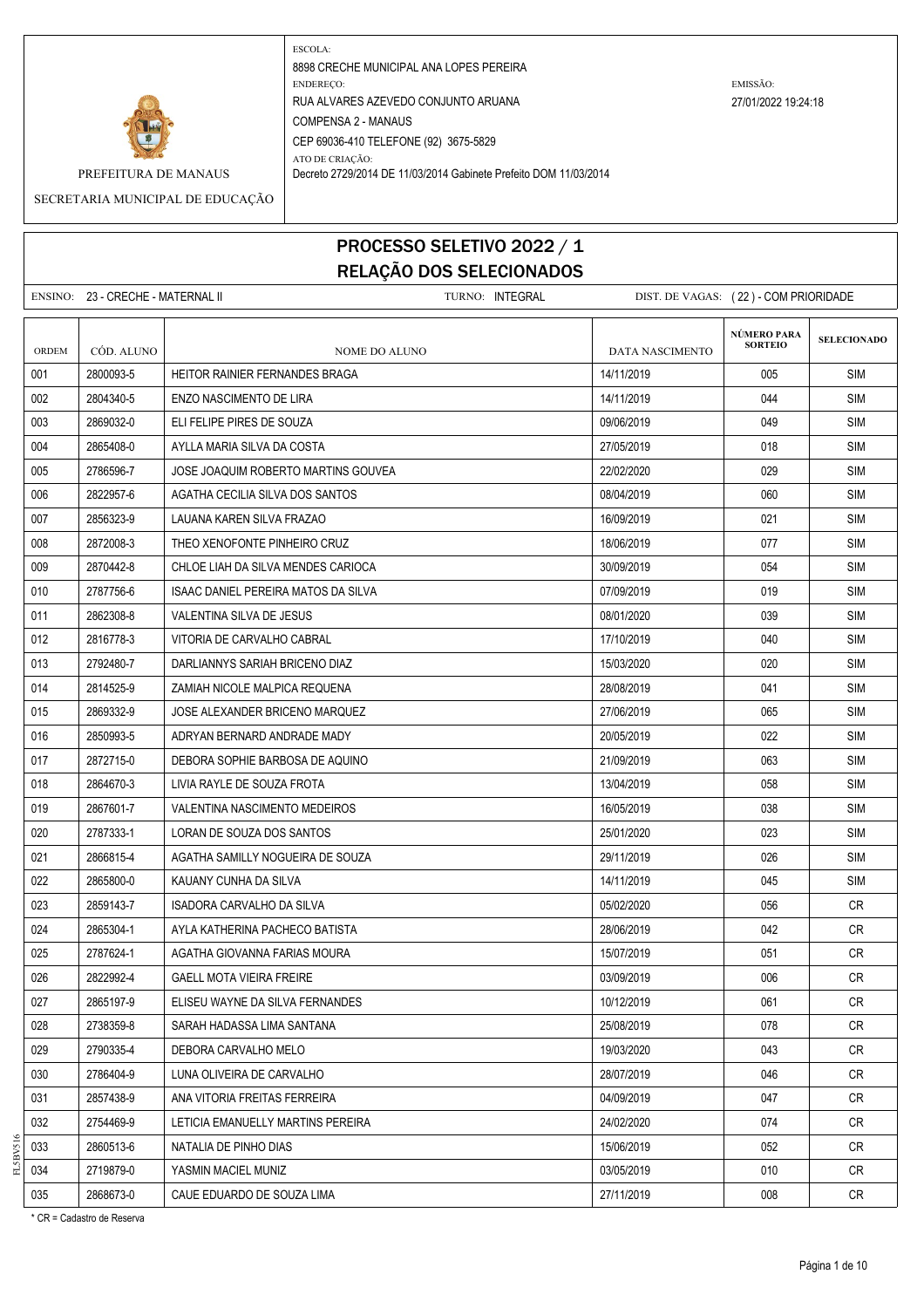

PREFEITURA DE MANAUS Decreto 2729/2014 DE 11/03/2014 Gabinete Prefeito DOM 11/03/2014

SECRETARIA MUNICIPAL DE EDUCAÇÃO

# PROCESSO SELETIVO 2022 / 1 RELAÇÃO DOS SELECIONADOS

|       | ENSINO: 23 - CRECHE - MATERNAL II | TURNO: INTEGRAL                      | DIST. DE VAGAS: (22) - COM PRIORIDADE |                                      |                    |
|-------|-----------------------------------|--------------------------------------|---------------------------------------|--------------------------------------|--------------------|
| ORDEM | CÓD. ALUNO                        | NOME DO ALUNO                        | DATA NASCIMENTO                       | <b>NÚMERO PARA</b><br><b>SORTEIO</b> | <b>SELECIONADO</b> |
| 036   | 2865848-5                         | SANTIAGO DE JESUS REYES CALZADILLA   | 02/12/2019                            | 068                                  | CR                 |
| 037   | 2867704-8                         | BENICIO URIEL MARINHO DE FARIAS      | 05/10/2019                            | 030                                  | CR.                |
| 038   | 2845085-0                         | AYLA MARIA FERNANDES GUERREIRO       | 24/03/2020                            | 069                                  | <b>CR</b>          |
| 039   | 2844907-0                         | AYLA CAROLINE ARAUJO SPINDOLA        | 27/02/2020                            | 075                                  | <b>CR</b>          |
| 040   | 2835833-3                         | SAFIRA DANIELE FERREIRA COUTO        | 11/01/2020                            | 031                                  | CR.                |
| 041   | 2849985-9                         | JUAN GABRIEL DE SOUZA MAGALHAES      | 05/11/2019                            | 057                                  | <b>CR</b>          |
| 042   | 2786901-6                         | SAMUEL DA SILVA                      | 29/11/2019                            | 032                                  | <b>CR</b>          |
| 043   | 2831431-0                         | ARTHUR ELSON MONTANHA PASSOS         | 06/07/2019                            | 016                                  | CR.                |
| 044   | 2788297-7                         | MANUELA KEIKO NASCIMENTO DOS SANTOS  | 26/06/2019                            | 048                                  | <b>CR</b>          |
| 045   | 2843791-8                         | LIZ MARIA TROVAO DE ARAUJO           | 04/03/2020                            | 036                                  | CR                 |
| 046   | 2864475-1                         | GIOVANNA PIETRA AZEVEDO              | 20/06/2019                            | 004                                  | CR                 |
| 047   | 2867215-1                         | MARCOS HEITOR SILVA DE OLIVEIRA      | 03/02/2020                            | 024                                  | CR.                |
| 048   | 2869692-1                         | RICARDO GAEL CEDENO HERNANDEZ        | 09/10/2019                            | 050                                  | CR                 |
| 049   | 2838906-9                         | JOAO EMANUEL DOS SANTOS ANDRADE      | 25/06/2019                            | 053                                  | CR                 |
| 050   | 2869382-5                         | ELOAH SILVA DE OLIVEIRA              | 08/09/2019                            | 073                                  | <b>CR</b>          |
| 051   | 2868202-5                         | <b>EMANUEL FERMIN RODRIGUES</b>      | 10/03/2020                            | 055                                  | <b>CR</b>          |
| 052   | 2870695-1                         | EMANUEL VALENTE ALCANTARINO          | 12/04/2019                            | 014                                  | <b>CR</b>          |
| 053   | 2818315-0                         | MANOEL RIBEIRO BATISTA               | 19/06/2019                            | 076                                  | CR                 |
| 054   | 2811377-2                         | GABRIELLE DOS ANJOS ANTONY           | 29/08/2019                            | 033                                  | <b>CR</b>          |
| 055   | 2845882-6                         | VICTORIA MARG DA SILVA MANSO         | 30/09/2019                            | 007                                  | <b>CR</b>          |
| 056   | 2869722-7                         | PAULA ELYSSA BARBOSA DE LIMA         | 05/06/2019                            | 059                                  | <b>CR</b>          |
| 057   | 2873218-9                         | PAULO DAVI RAMIRO MARINHO            | 21/10/2019                            | 025                                  | CR                 |
| 058   | 2814067-2                         | THAYLOR MONTEIRO DOS SANTOS          | 23/08/2019                            | 062                                  | CR                 |
| 059   | 2786142-2                         | REBECA VITORIA DE FREITAS DE ANDRADE | 13/02/2020                            | 027                                  | CR                 |
| 060   | 2786133-3                         | <b>RAVI SERIQUE MORAES</b>           | 27/12/2019                            | 001                                  | CR                 |
| 061   | 2871726-0                         | RENZO GABRIEL DA SILVA CUNHA         | 21/11/2019                            | 028                                  | <b>CR</b>          |
| 062   | 2869184-9                         | <b>BIANCA AMARAL DE SOUZA</b>        | 18/05/2019                            | 064                                  | <b>CR</b>          |
| 063   | 2865303-3                         | <b>HELOISA DA SILVA SANTOS</b>       | 19/05/2019                            | 013                                  | CR                 |
| 064   | 2869825-8                         | RAFAEL HILEN TRINDADE GOMES          | 15/01/2020                            | 066                                  | <b>CR</b>          |
| 065   | 2868870-8                         | THIAGO GABRIEL MEDEIROS NASCIMENTO   | 05/03/2020                            | 079                                  | CR                 |
| 066   | 2868698-5                         | YANDRA NASCCIMENTO QUEIROZ BATALHA   | 05/06/2019                            | 009                                  | CR                 |
| 067   | 2867699-8                         | SAMUEL SEIXAS DA SILVA               | 23/05/2019                            | 067                                  | <b>CR</b>          |
| 068   | 2843734-9                         | THEO LUIS DA SILVA GUIMARAES         | 01/09/2019                            | 034                                  | CR                 |
| 069   | 2871707-4                         | ANTONELLA BARROS DOS SANTOS          | 11/11/2019                            | 070                                  | CR                 |
| 070   | 2739655-0                         | VALERI SARAIZ MATA MILLAN            | 22/05/2019                            | 003                                  | CR                 |

\* CR = Cadastro de Reserva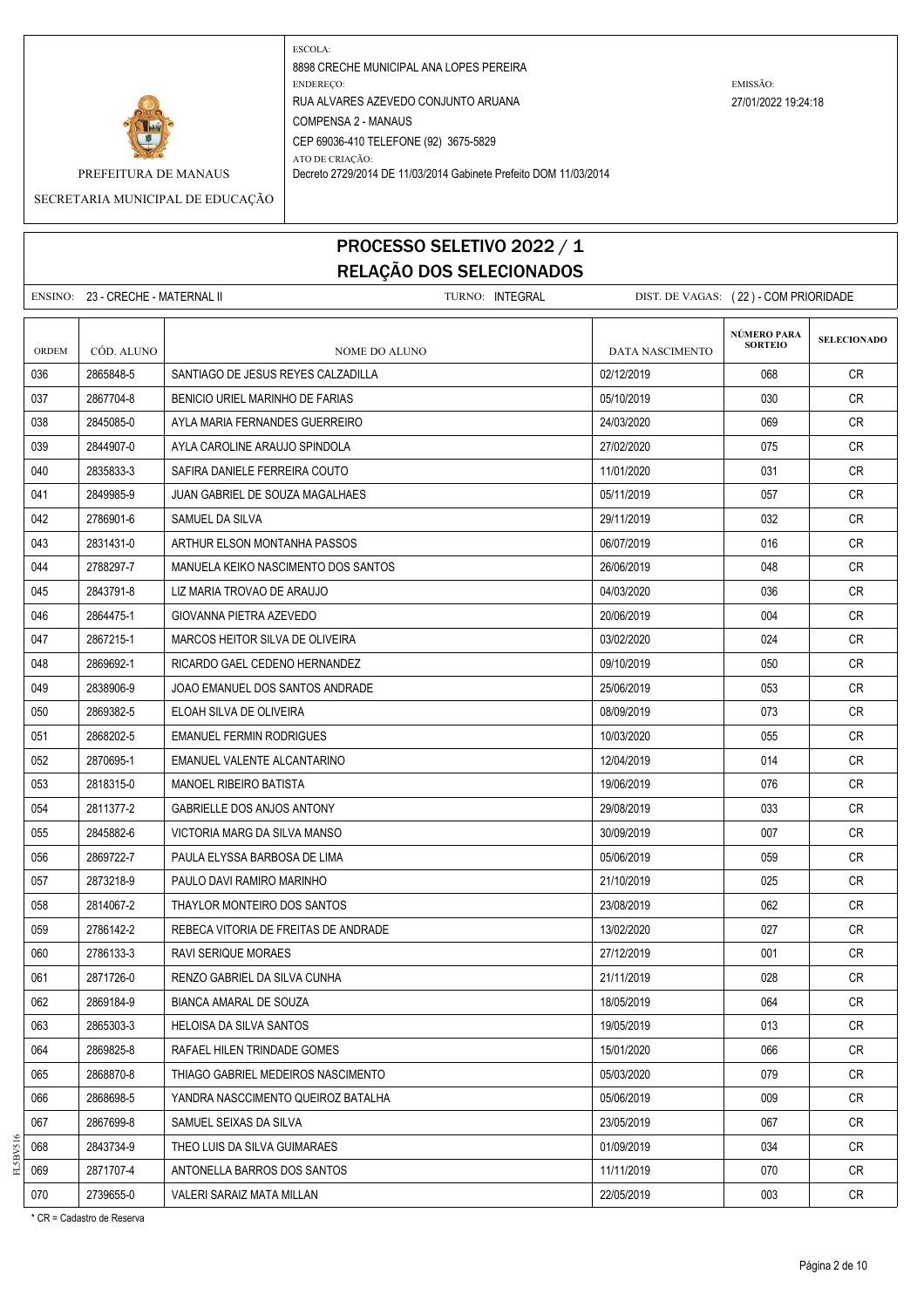

PREFEITURA DE MANAUS Decreto 2729/2014 DE 11/03/2014 Gabinete Prefeito DOM 11/03/2014

SECRETARIA MUNICIPAL DE EDUCAÇÃO

# PROCESSO SELETIVO 2022 / 1 RELAÇÃO DOS SELECIONADOS

|       | ENSINO: 23 - CRECHE - MATERNAL II |                                    | TURNO: INTEGRAL | DIST. DE VAGAS: (22) - COM PRIORIDADE |                               |                    |
|-------|-----------------------------------|------------------------------------|-----------------|---------------------------------------|-------------------------------|--------------------|
| ORDEM | CÓD. ALUNO                        | NOME DO ALUNO                      |                 | <b>DATA NASCIMENTO</b>                | NÚMERO PARA<br><b>SORTEIO</b> | <b>SELECIONADO</b> |
| 071   | 2865064-6                         | JULIA SOPHIE VENANCIO MARINHO      |                 | 15/01/2020                            | 071                           | ${\sf CR}$         |
| 072   | 2855330-6                         | VALENTIM AGUIAR DE OLIVEIRA        |                 | 30/05/2019                            | 035                           | ${\sf CR}$         |
| 073   | 2856167-8                         | MIGUEL REGINALDO ALMEIDA PIRES     |                 | 24/12/2019                            | 072                           | ${\sf CR}$         |
| 074   | 2868126-6                         | LUNNA DIKAIMI JACQUIMINOUT D AVILA |                 | 12/01/2020                            | 002                           | ${\sf CR}$         |
| 075   | 2871589-6                         | ARTHUR WILLIAM LIMA LOPES          |                 | 05/09/2019                            | 011                           | ${\sf CR}$         |
| 076   | 2785696-8                         | AYRELLA LUIZA SAMPAIO LEANDRO      |                 | 05/11/2019                            | 012                           | ${\sf CR}$         |
| 077   | 2814878-9                         | SAMUEL LIMA AMARAL                 |                 | 05/05/2019                            | 037                           | ${\sf CR}$         |
| 078   | 2787051-0                         | ANA ALLICE SOUSA NASCIMENTO        |                 | 06/06/2019                            | 015                           | ${\sf CR}$         |
| 079   | 2872476-3                         | HANDERSON NEVES MARQUES            |                 | 23/03/2020                            | 017                           | ${\sf CR}$         |
|       |                                   |                                    |                 |                                       |                               |                    |
|       |                                   |                                    |                 |                                       |                               |                    |
|       |                                   |                                    |                 |                                       |                               |                    |
|       |                                   |                                    |                 |                                       |                               |                    |
|       |                                   |                                    |                 |                                       |                               |                    |
|       |                                   |                                    |                 |                                       |                               |                    |
|       |                                   |                                    |                 |                                       |                               |                    |
|       |                                   |                                    |                 |                                       |                               |                    |
|       |                                   |                                    |                 |                                       |                               |                    |
|       |                                   |                                    |                 |                                       |                               |                    |
|       |                                   |                                    |                 |                                       |                               |                    |
|       |                                   |                                    |                 |                                       |                               |                    |
|       |                                   |                                    |                 |                                       |                               |                    |
|       |                                   |                                    |                 |                                       |                               |                    |
|       |                                   |                                    |                 |                                       |                               |                    |
|       |                                   |                                    |                 |                                       |                               |                    |
|       |                                   |                                    |                 |                                       |                               |                    |
|       |                                   |                                    |                 |                                       |                               |                    |
|       |                                   |                                    |                 |                                       |                               |                    |
|       |                                   |                                    |                 |                                       |                               |                    |
|       |                                   |                                    |                 |                                       |                               |                    |
|       |                                   |                                    |                 |                                       |                               |                    |
|       |                                   |                                    |                 |                                       |                               |                    |
|       |                                   |                                    |                 |                                       |                               |                    |
|       |                                   |                                    |                 |                                       |                               |                    |
|       |                                   |                                    |                 |                                       |                               |                    |

\* CR = Cadastro de Reserva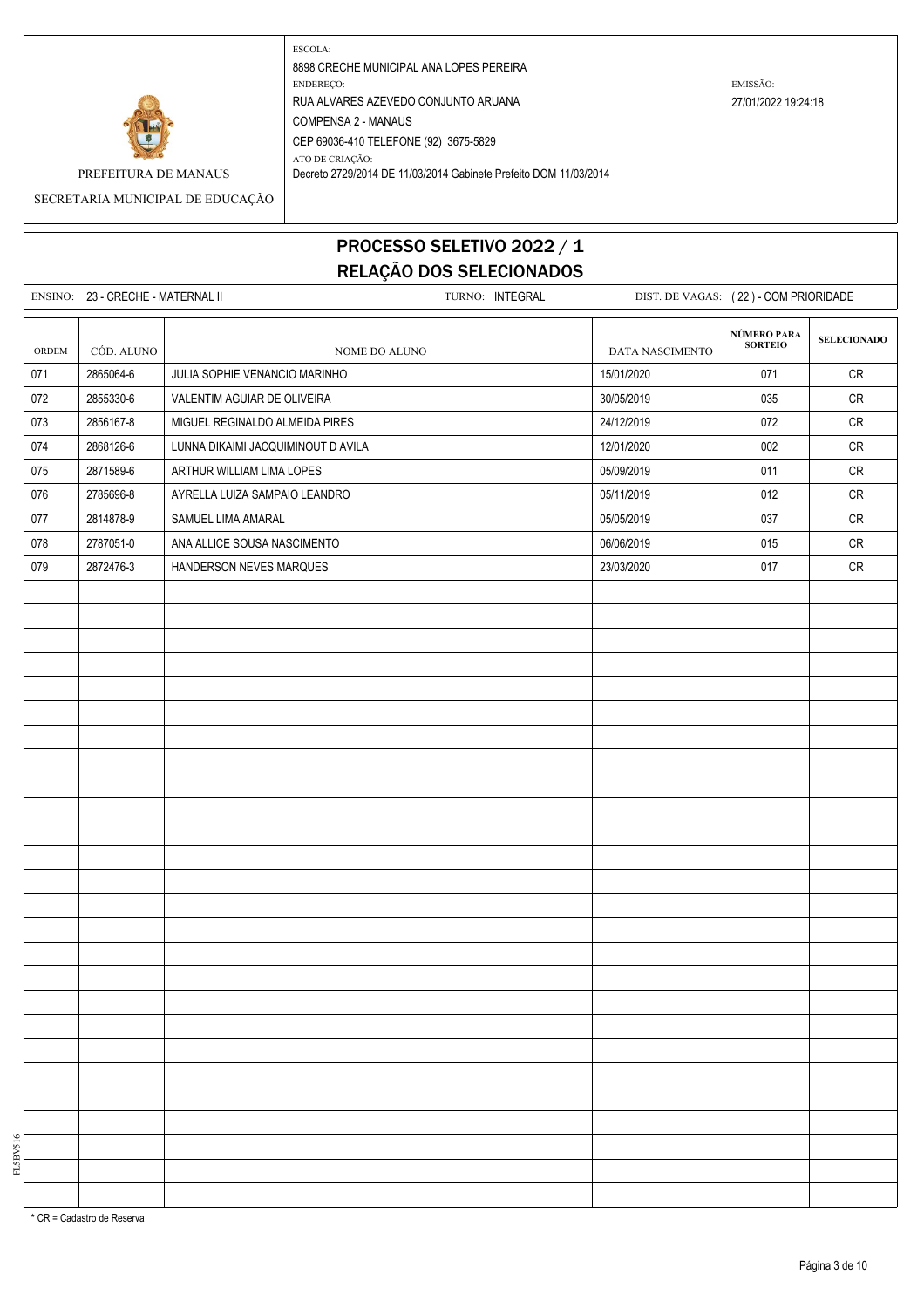

PREFEITURA DE MANAUS Decreto 2729/2014 DE 11/03/2014 Gabinete Prefeito DOM 11/03/2014

SECRETARIA MUNICIPAL DE EDUCAÇÃO

# PROCESSO SELETIVO 2022 / 1 RELAÇÃO DOS SELECIONADOS

|              | ENSINO: 23 - CRECHE - MATERNAL II |                                       | TURNO: INTEGRAL | DIST. DE VAGAS: (15) - SEM PRIORIDADE |                               |                    |
|--------------|-----------------------------------|---------------------------------------|-----------------|---------------------------------------|-------------------------------|--------------------|
| <b>ORDEM</b> | CÓD. ALUNO                        | NOME DO ALUNO                         |                 | <b>DATA NASCIMENTO</b>                | NÚMERO PARA<br><b>SORTEIO</b> | <b>SELECIONADO</b> |
| 001          | 2870071-6                         | MELYNDA ELOAH CASTRO SACRAMENTO       |                 | 17/12/2019                            | 151                           | <b>SIM</b>         |
| 002          | 2868686-1                         | <b>BRAYAN SALES VIEIRA</b>            |                 | 23/08/2019                            | 186                           | <b>SIM</b>         |
| 003          | 2875740-8                         | ELOA JULIETA RODRIGUES COSTA          |                 | 25/02/2020                            | 134                           | <b>SIM</b>         |
| 004          | 2868744-2                         | NICOLAS SANTOS RAMOS                  |                 | 24/12/2019                            | 205                           | <b>SIM</b>         |
| 005          | 2816664-7                         | MARIA JULIA NOBRE FIRMINO             |                 | 12/11/2019                            | 082                           | SIM                |
| 006          | 2865100-6                         | AYLLA VITORIA FREITAS DA SILVA        |                 | 20/02/2020                            | 076                           | <b>SIM</b>         |
| 007          | 2869601-8                         | GIOVANNA SANTOS ESTEVES               |                 | 02/08/2019                            | 061                           | <b>SIM</b>         |
| 008          | 2789085-6                         | MELANIE AGUIAR FREITAS SA             |                 | 12/06/2019                            | 042                           | SIM                |
| 009          | 2870631-5                         | NICOLAS TIAGO SILVA DE BARROS         |                 | 06/04/2019                            | 179                           | <b>SIM</b>         |
| 010          | 2787617-9                         | SAULO VILACO PINHEIRO                 |                 | 04/01/2020                            | 139                           | <b>SIM</b>         |
| 011          | 2840150-6                         | VALENTINA LOPES DE OLIVEIRA           |                 | 16/11/2019                            | 173                           | <b>SIM</b>         |
| 012          | 2790964-6                         | ARTHUR BENICIO PEREIRA MOLDES         |                 | 21/11/2019                            | 141                           | SIM                |
| 013          | 2873280-4                         | AGATHA ELOA SILVA MARTINS             |                 | 19/02/2020                            | 100                           | SIM                |
| 014          | 2787710-8                         | <b>GAEL JAIRO LIMA ALVES</b>          |                 | 27/12/2019                            | 201                           | <b>SIM</b>         |
| 015          | 2758101-2                         | CHRISTOPHER GALVAO DE SOUZA           |                 | 10/02/2020                            | 164                           | <b>SIM</b>         |
| 016          | 2865170-7                         | MAX SHELDON DE CANDIDO MOREIRA        |                 | 02/09/2019                            | 204                           | <b>CR</b>          |
| 017          | 2875749-1                         | AYLLA SAFIRA DE SOUZA COSTA           |                 | 23/05/2019                            | 202                           | CR.                |
| 018          | 2786088-4                         | ALBERT CASTRO DE ALMEIDA              |                 | 23/12/2019                            | 004                           | CR                 |
| 019          | 2803580-1                         | JOSIAS JESUS LOERO FLORES             |                 | 12/04/2019                            | 159                           | <b>CR</b>          |
| 020          | 2813678-0                         | MARIA FERNANDA ARAUJO                 |                 | 11/12/2019                            | 039                           | CR.                |
| 021          | 2788451-1                         | ANA LUIZA BORGES CORDEIRO             |                 | 04/12/2019                            | 090                           | <b>CR</b>          |
| 022          | 2865189-8                         | ANE CAROLINE MALVEIRA DE DEUS         |                 | 29/01/2020                            | 023                           | CR                 |
| 023          | 2864916-8                         | <b>JOAO GUILHERME SILVA RODRIGUES</b> |                 | 15/06/2019                            | 105                           | CR.                |
| 024          | 2790648-5                         | ARTHUR CLAUDIO PAIXAO DA SILVA        |                 | 21/01/2020                            | 183                           | CR                 |
| 025          | 2865433-1                         | AGATHA HELOISE MACIEL CASTRO          |                 | 16/01/2020                            | 162                           | CR                 |
| 026          | 2779301-0                         | <b>HUGO DE OLIVEIRA MENDES</b>        |                 | 29/02/2020                            | 035                           | <b>CR</b>          |
| 027          | 2865413-7                         | LUNNA YASMINE DE OLIVEIRA FURTADO     |                 | 25/04/2019                            | 172                           | <b>CR</b>          |
| 028          | 2865067-0                         | MARIA JULIA SILVA DOS SANTOS          |                 | 10/05/2019                            | 022                           | CR                 |
| 029          | 2865212-6                         | LUAN MIGUEL TEIXEIRA GOMES            |                 | 22/07/2019                            | 149                           | <b>CR</b>          |
| 030          | 2869846-0                         | THOMAZ NICOLAS DOS SANTOS PETILLO     |                 | 22/10/2019                            | 171                           | CR                 |
| 031          | 2869649-2                         | ISABELA CEZAR PINHEIRO                |                 | 09/10/2019                            | 189                           | CR                 |
| 032          | 2862589-7                         | HENRY GUSTAVO DA SILVA BARBOSA        |                 | 02/02/2020                            | 197                           | <b>CR</b>          |
| 033          | 2866016-1                         | ANTHONY GABRIEL DIAS MENDONCA         |                 | 28/08/2019                            | 140                           | CR                 |
| 034          | 2875283-0                         | NOAH EMANUEL CLEMENTINO DE BARROS     |                 | 23/11/2019                            | 097                           | CR                 |
| 035          | 2760753-4                         | EZEQUIEL SANTOS BELO                  |                 | 10/07/2019                            | 055                           | CR                 |

\* CR = Cadastro de Reserva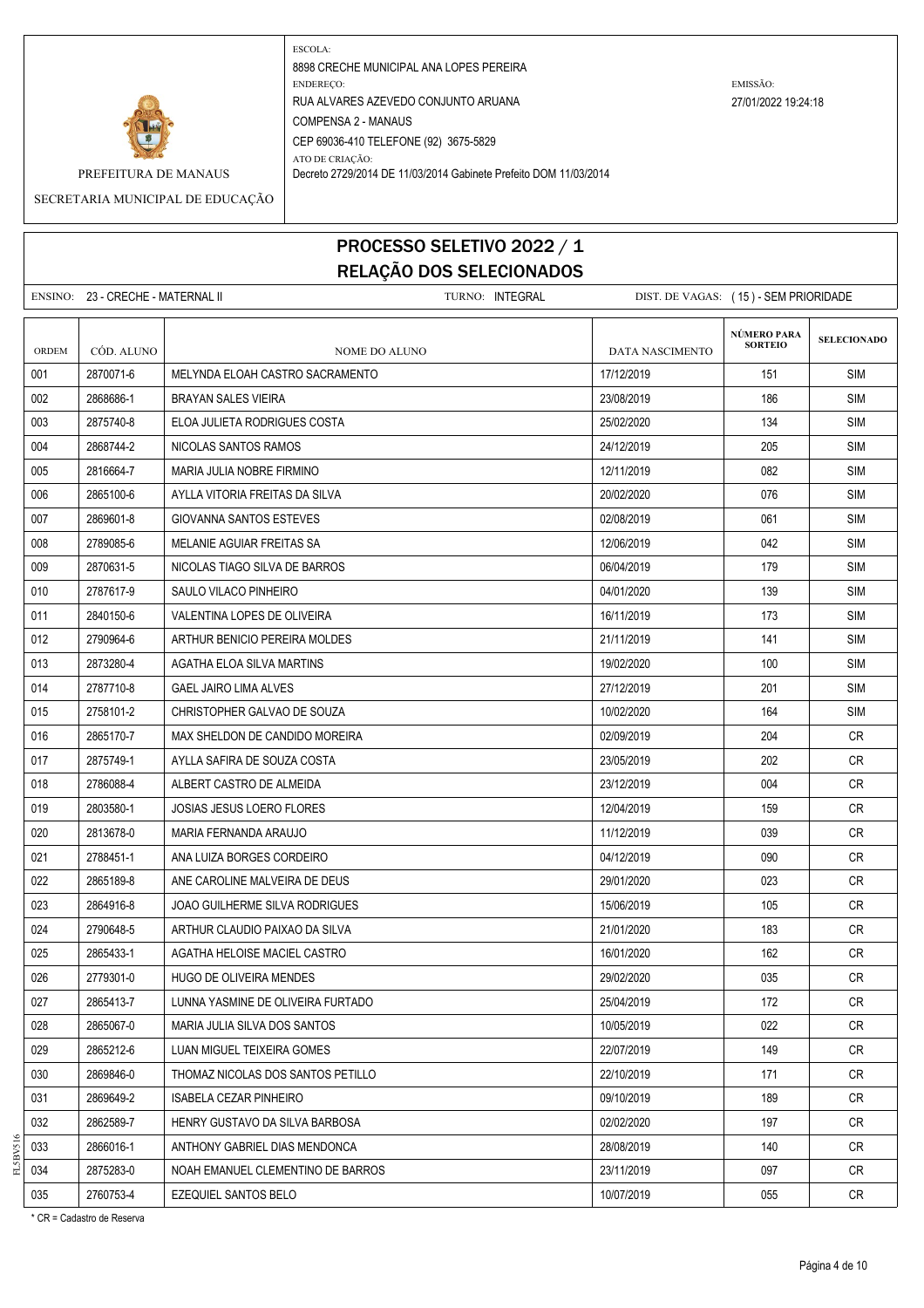

PREFEITURA DE MANAUS Decreto 2729/2014 DE 11/03/2014 Gabinete Prefeito DOM 11/03/2014

SECRETARIA MUNICIPAL DE EDUCAÇÃO

# PROCESSO SELETIVO 2022 / 1 RELAÇÃO DOS SELECIONADOS

|              | ENSINO: 23 - CRECHE - MATERNAL II | TURNO: INTEGRAL                                           | DIST. DE VAGAS: (15) - SEM PRIORIDADE |                               |                    |
|--------------|-----------------------------------|-----------------------------------------------------------|---------------------------------------|-------------------------------|--------------------|
| <b>ORDEM</b> | CÓD. ALUNO                        | NOME DO ALUNO                                             | DATA NASCIMENTO                       | NÚMERO PARA<br><b>SORTEIO</b> | <b>SELECIONADO</b> |
| 036          | 2771475-6                         | SYLVIO CHRISTIANO CAMARDELA DE CARVALHO OLIVEIRA DA SILVA | 22/09/2019                            | 158                           | CR.                |
| 037          | 2855507-4                         | MARCOS PEREZ DE SOUZA                                     | 11/01/2020                            | 106                           | CR.                |
| 038          | 2786883-4                         | PAULO VITOR AMORIM LIBORIO                                | 10/09/2019                            | 057                           | CR.                |
| 039          | 2824057-0                         | THIAGO ALEJANDRO MARTINES FLORES                          | 03/06/2019                            | 207                           | CR.                |
| 040          | 2792091-7                         | ANALICE BRIGIDO DA SILVA IZEL                             | 18/03/2020                            | 024                           | CR                 |
| 041          | 2870878-4                         | LIZ VITORIA SANTOS LIMA                                   | 29/09/2019                            | 165                           | CR.                |
| 042          | 2874063-7                         | ARTHUR ALEXANDRE EMIDIO DA SILVA                          | 10/02/2020                            | 045                           | CR.                |
| 043          | 2870003-1                         | HADASSA VITORIA DA SILVA GONCALVES                        | 11/12/2019                            | 109                           | CR.                |
| 044          | 2788182-2                         | <b>HELENA MONTEIRO FONTE</b>                              | 13/08/2019                            | 147                           | CR.                |
| 045          | 2868423-0                         | YOUSSEF CORREA RODRIGUES SANTOS                           | 27/09/2019                            | 020                           | <b>CR</b>          |
| 046          | 2867457-0                         | CLARA ALMEIDA COSTA                                       | 13/06/2019                            | 184                           | CR.                |
| 047          | 2786528-2                         | <b>GABRIEL NEVES DA SILVA</b>                             | 20/11/2019                            | 169                           | CR.                |
| 048          | 2859217-4                         | JOAO GAEL OLIVEIRA DA SILVA                               | 16/03/2020                            | 093                           | CR.                |
| 049          | 2833030-7                         | HEITOR ATOS ANDRADE TAVARES                               | 15/05/2019                            | 152                           | CR.                |
| 050          | 2865509-5                         | JULIA BEATRIZ SILVA SILVEIRA                              | 28/04/2019                            | 177                           | CR.                |
| 051          | 2865300-9                         | AYLA DOS SANTOS BARROS BRITO                              | 18/09/2019                            | 091                           | <b>CR</b>          |
| 052          | 2865331-9                         | ANALU NEVES FERREIRA CASANOVA                             | 25/09/2019                            | 112                           | CR.                |
| 053          | 2786463-4                         | DAVI FELIPE FORTES BARROS                                 | 24/09/2019                            | 121                           | CR.                |
| 054          | 2867885-0                         | MAURICIO EMMANUEL TIAMO ROMERO                            | 05/12/2019                            | 095                           | CR                 |
| 055          | 2819890-5                         | THEO LUIZ SILVA DE CASTRO                                 | 20/02/2020                            | 160                           | CR.                |
| 056          | 2788904-1                         | MAITE ARAGAO DOS SANTOS                                   | 01/09/2019                            | 092                           | CR.                |
| 057          | 2787091-0                         | CARLOS HENRY DO SANTOS CABRAL                             | 03/01/2020                            | 187                           | CR                 |
| 058          | 2868055-3                         | LUIZ GUILHERME MARTINEZ MARQUES                           | 05/06/2019                            | 190                           | CR.                |
| 059          | 2775447-2                         | EMELLY MAITE MENEZES                                      | 13/12/2019                            | 031                           | CR.                |
| 060          | 2822141-9                         | JULIA BEATRIZ MAKLOUF FERREIRA                            | 15/04/2019                            | 028                           | CR.                |
| 061          | 2868443-5                         | MAITE FIGUEIRA AMORIM                                     | 28/09/2019                            | 002                           | CR                 |
| 062          | 2823528-2                         | PEDRO HENRIQUE ROCHA DA SILVA DE OLIVEIRA                 | 21/01/2020                            | 072                           | CR                 |
| 063          | 2817565-4                         | AGNES SOUZA VINHOTE                                       | 27/03/2020                            | 198                           | <b>CR</b>          |
| 064          | 2785644-5                         | MARIA LUIZA CARVALHO TAVEIRA PERES                        | 03/09/2019                            | 178                           | CR                 |
| 065          | 2778002-3                         | LUISA BEATRIZ DA SILVA FIGUEIRA                           | 27/03/2020                            | 114                           | <b>CR</b>          |
| 066          | 2847536-4                         | GAEL WILLIAN DE SENA OLIVEIRA                             | 11/01/2020                            | 113                           | CR                 |
| 067          | 2844406-0                         | CECILIA PACHECO MONTEIRO                                  | 14/10/2019                            | 034                           | <b>CR</b>          |
| 068          | 2874315-6                         | MARIA LUISA TAVARES VIEIRA MELO                           | 08/11/2019                            | 127                           | CR                 |
| 069          | 2872398-8                         | LETICIA VITORIA REIS DOS SANTOS                           | 14/09/2019                            | 005                           | CR                 |
| 070          | 2814122-9                         | MANOELLY AGUIAR CAVALCANTE                                | 11/09/2019                            | 143                           | <b>CR</b>          |

\* CR = Cadastro de Reserva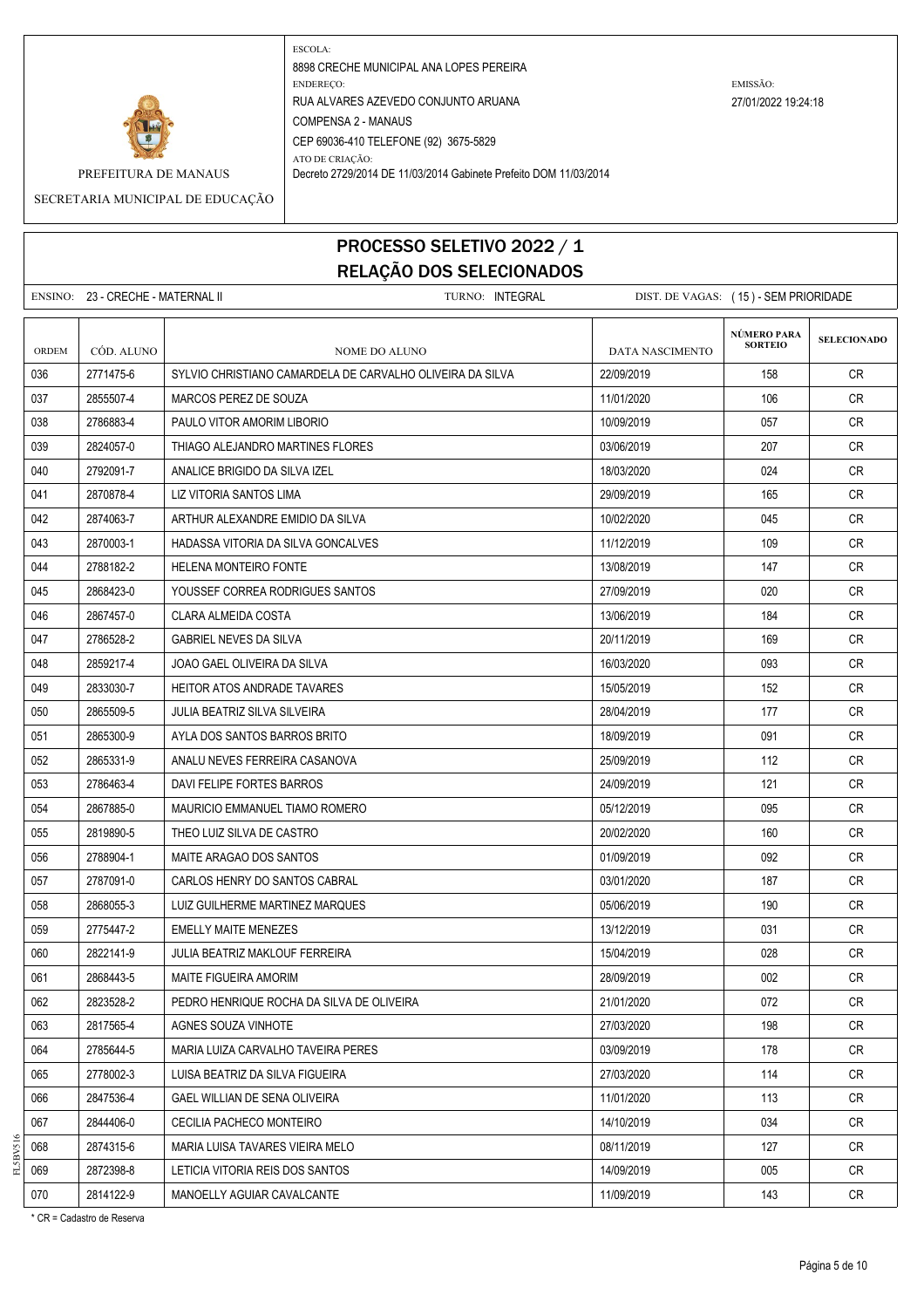

PREFEITURA DE MANAUS Decreto 2729/2014 DE 11/03/2014 Gabinete Prefeito DOM 11/03/2014

SECRETARIA MUNICIPAL DE EDUCAÇÃO

## PROCESSO SELETIVO 2022 / 1 RELAÇÃO DOS SELECIONADOS

ENSINO: 23 - CRECHE - MATERNAL II TURNO: INTEGRAL DIST. DE VAGAS: ( 15 ) - SEM PRIORIDADE **SELECIONADO** ORDEM CÓD. ALUNO **NOME DO ALUNO** NOME DO ALUNO DATA NASCIMENTO 071 2865985-6 NOAH SOARES DE SALES 26/11/2019 CR 072 2868297-1 LEVY ESTEBAN DA SILVA OLIVEIRA 01/06/2019 089 CR 073 2865426-9 MARCELA FERNANDA DOS SANTOS DE OLIVEIRA 14/03/2020 14/03/2020 094 CR 074 2739709-2 MAITE DA SILVA ABITBOL 13/12/2019 | 13/12/2019 | 029 | CR 075 2785812-0 WELDER GUSTAVO REIS SOUZA 01/02/2020 019 CR 076 2816548-9 RICHARLES LUIZ SANTOS PINHEIRO 05/06/2019 CR 077 2817371-6 ANDREW GABRIEL DA SILVA DE SOUZA 12000 12/11/2019 12/11/2019 066 CR 078 2869455-4 NICOLLAS GABRIEL SANTOS DE SOUZA 14/09/2019 11/09/2019 115 CR 079 2863157-9 ANTHONY TAVARES PALANDI 11/03/2020 185 CR 080 2868977-1 MARIA LUISA DO NASCIMENTO AMORIM 04/12/2019 CR 081 2669306-0 LANA ELID DOS ANJOS GONCALVES 26/12/2019 26/12/2019 26/12/2019 26/2019 082 2869176-8 LUIZ GUSTAVO PAZ COSTA 16/11/2019 CR 083 2789531-9 GUSTAVO HENRIQUE 06/10/2019 025 CR 084 2830899-9 HELENA DA COSTA LOBATO 07/06/2019 CR 085 2837696-0 NILO REIS CARDOSO 06/12/2019 050 CR 086 2869698-0 HEITOR LORENZO DA SILVA PEREIRA 29/06/2019 CR 087 2852533-7 ANA VITORIA MEIRELES LITAIFF 18/10/2019 199 CR 088 2686221-2 PEDRO EDUARDO MACIEL SENA 01/10/2019 070 070 CR 089 2791181-0 MARIA CLARA IDE BATISTA GUIMARAES 01/07/2019 191 CR 090 2797972-5 VURY EDUARDO OLIVEIRA DE MORAES 04/05/2019 CR 091 2871869-0 NOAH VASCONCELOS PIMENTEL 01/12/2019 107 CR 092 2785478-7 MARIA ALICE ARAUJO DOS SANTOS 23/08/2019 23/08/2019 153 CR 093 2809982-6 KEYLA MAELLY BRITO CASTRO 04/02/2020 037 CR 094 2867554-1 | MARIA LUISA FERREIRA DA SILVA 1000 1000 | 10/01/2020 | 041 | CR 095 | 2785566-0 | ISAAC DE OLIVEIRA CONDE | 24/10/2019 CR 096 2846308-0 LARISSA DA SILVA LIMA 2010 2010 2010 20109/2019 148 CR 097 2789098-8 ISAAC GABRIEL RIBEIRO DE SOUZA 16/07/2019 122 CR 098 2869608-5 LAUREN MENDONCA DE SOUZA 15/09/2019 CR 099 2866318-7 ISABELLA LOUISE REIS DE CARVALHO 18/09/2019 142 CR 100 2777177-6 ANDRE LOHRAN MARINHO DOS SANTOS BRAGA DE MIRANDA | 08/01/2020 | 043 CR 101 2812890-7 RAQUEL AUZIER DOS SANTOS 12/04/2019 110 CR 102 2814748-0 PAULO VICTORIO PINHO SERRAO 30/03/2020 30/03/2020 30/03/2020 30/03 103 2873189-1 LUIZA EMANUELLE CASSIMIRO CABRAL 02/05/2019 044 CR 104 2791143-8 LUNA NAOMI SILVA DE SOUZA 24/09/2019 | 24/09/2019 | 203 | CR 105 2789736-2 ORSINI RODRIGUES PINHEIRO 30/06/2019 052 CR **NÚMERO PARA SORTEIO**

\* CR = Cadastro de Reserva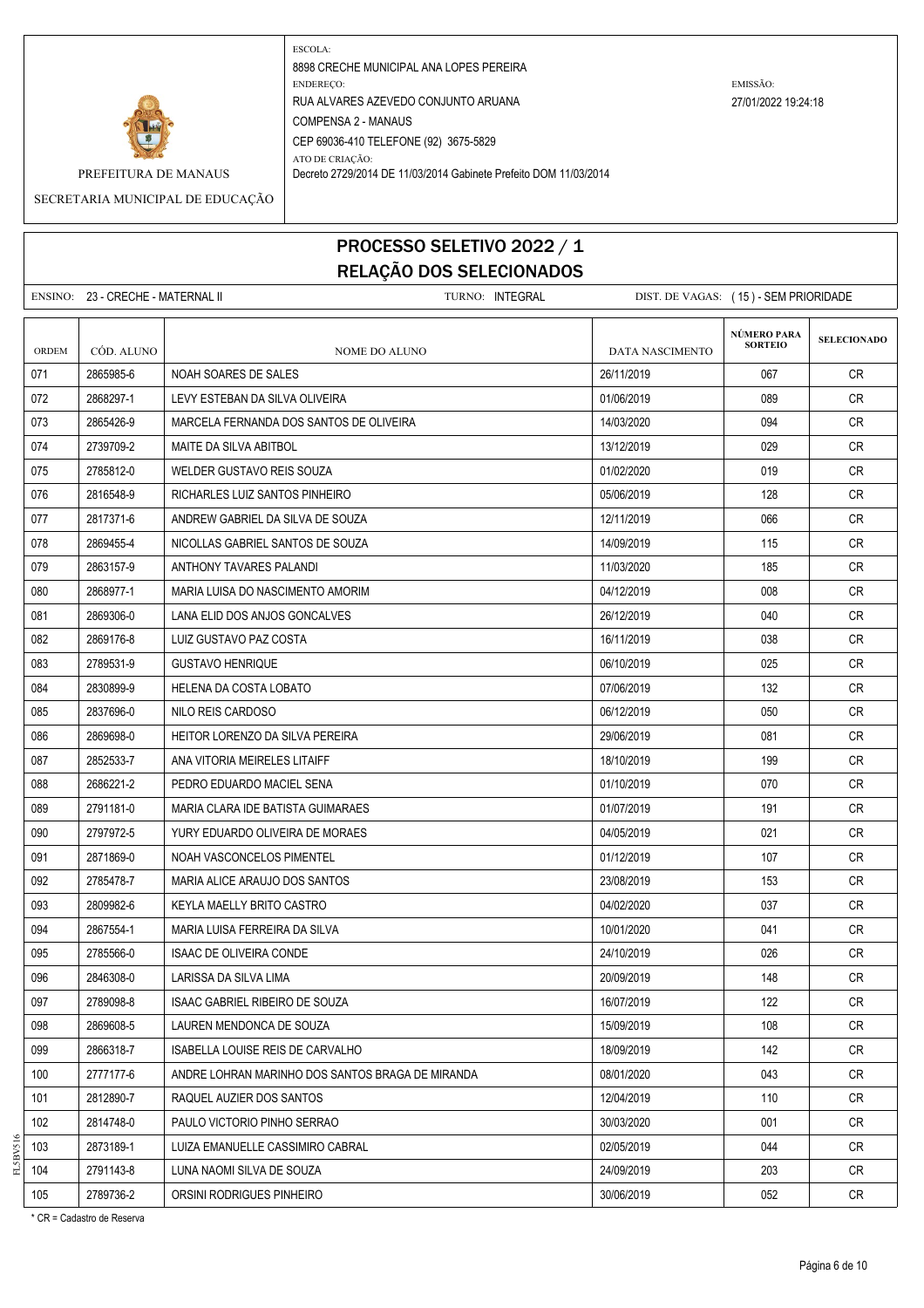

PREFEITURA DE MANAUS Decreto 2729/2014 DE 11/03/2014 Gabinete Prefeito DOM 11/03/2014

SECRETARIA MUNICIPAL DE EDUCAÇÃO

### PROCESSO SELETIVO 2022 / 1 RELAÇÃO DOS SELECIONADOS

ENSINO: 23 - CRECHE - MATERNAL II TURNO: INTEGRAL DIST. DE VAGAS: ( 15 ) - SEM PRIORIDADE **SELECIONADO** ORDEM CÓD. ALUNO **NOME DO ALUNO** NOME DO ALUNO DATA NASCIMENTO 106 2869126-1 ANA LIZ CAMPOS MARTINS 13/08/2019 206 CR 107 2838120-3 DAVI LUCCA DO NASCIMENTO MOURAO 27/03/2020 188 CR 108 2817225-6 JOAO PEDRO MACIEL BALIEIRO 07/10/2019 161 CR 109 2786445-6 GAEL AUGUSTO MIRANDA DA SILVA 23/01/2020 23/01/2020 123 CR 110 2847357-4 ANTHONY MIGUEL DA SILVA MACIEL CONTRACTED ASSOCIATED AND RESERVE ON A LOT AND RESERVE OR CREATED 111 2866959-2 JULIA RAPHAELA LIMA TINOCO 31/12/2019 036 CR 112 2873959-0 RAPHAEL FELIPE FERREIRA DOS SANTOS NELLES EN LOTIOS/2019 (2019 099 CR 113 2788166-0 CASSIE IRIS I IMA ARAUJO 14/05/2019 14/05/2019 180 CR 114 2829061-5 ALFREDO LIMA MAR 27/03/2020 119 CR 115 2789040-6 MOISES PINTO DA SILVA 29/09/2019 096 CR 116 2804788-5 MEL BATISTA MACHADO RAMELLO 07/02/2020 192 CR 117 2817927-7 JOSUE ABNER ARANDA CELIS 08/04/2019 006 CR 118 2869243-8 MURILO BENICIO DANTAS SOARES 12020 12/02/2020 - 12/02/2020 12/03/2020 CR 119 2867676-9 VINICIUS GABRIEL DE SOUZA ALVES 16/10/2019 193 CR 120 2831661-4 ARTHUR LUKA CUNHA PASSOS 2000 27/07/2019 133 CR 121 2857406-0 LAIS SHOPIA FERREIRA DE OLIVEIRA 1990 1990 1990 19901/2020 19901/2020 200 201 CR 122 2741673-9 VALENTINA MAQUINE CARDOSO 28/06/2019 209 CR 123 2864948-6 WILLIAMS ISRAEL MORAES PICANCO 2000 20001/2020 2001/2020 2001/2020 124 2812518-5 RAVI GOMES SOUZA 11/06/2019 116 CR 125 2853494-8 | MARIA EDUARDA OLIVEIRA DA SILVA 21/10/2019 | 21/10/2019 | 21/10/2019 | 21/10 126 2865665-2 LOREN OLIVEIRA MENEZES 08/11/2019 137 CR 127 2875806-4 GIOVANA ARRUDA DA MOTA 14/10/2019 14/10/2019 210 CR 128 2790413-0 SAMUEL ALVES HADDAD 17/05/2019 138 CR 129 2836685-9 ANTONIO MATHEUS LIRA DA SILVA 04/12/2019 117 CR 130 2813291-2 AYLA EDUARDA DE OLIVEIRA MARIALVA 12020 12/03/2020 150 150 CR 131 2869667-0 JOAO PEDRO OLIVEIRA DE FREITAS 1503/2020 15/03/2020 - 15/03/2020 - 15/03/2020 15/03/20 132 2862697-4 | MARIA EDUARDA VIANA DA SILVA 21 21/01/2020 | 101 | CR 133 2849244-7 FERNANDO GAEL DOS SANTOS DA CRUZ 01/07/2019 154 CR 134 2858520-8 RUANE VITORIA BEZERRA 22/04/2019 130 CR 135 2867021-3 ASAFE DA SILVA SCHIOCHET ASAFE ON CREATING CREATING A LOSINIZO 20 CREATING CREATING CREATING CRE 136 2870020-1 ANTHONY HEITOR FERREIRA DA SILVA 19/11/2019 083 CR 137 2810092-1 WINDOLY LORRAYNE ALENCAR FRANCOSO 09/11/2019 195 CR 138 2864920-6 AYLLA MAXWELLEM MELQUEIRO DA SILVA 09/09/2019 175 CR 139 | 2807659-1 | ALYSSA PINTO LIMA | 28/05/2019 | 157 | CR 140 2865344-0 NATAN LEVY COSTA MESQUITA 25/11/2019 25/11/2019 25/11/2019 26/5344-0 R **NÚMERO PARA SORTEIO**

\* CR = Cadastro de Reserva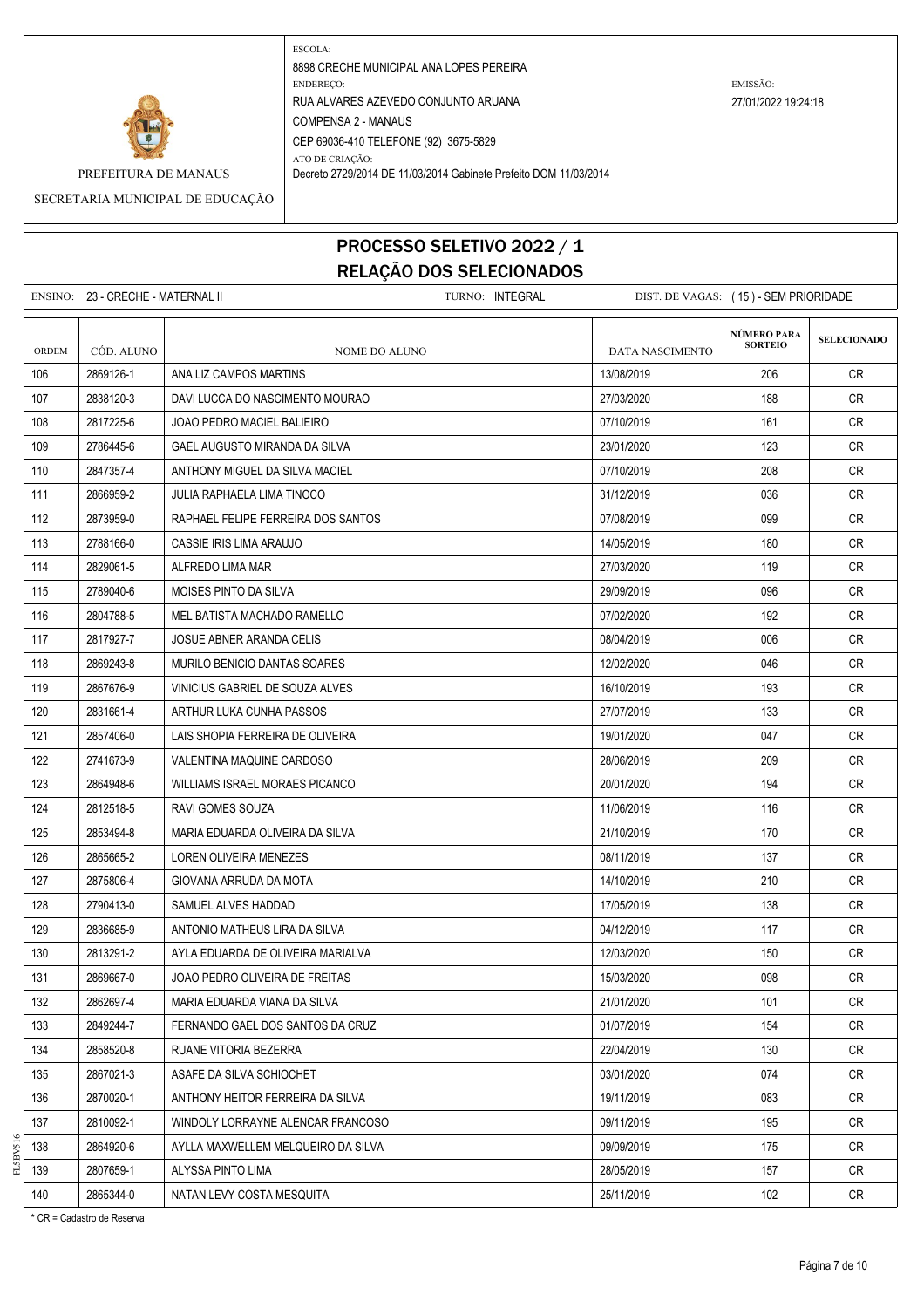

PREFEITURA DE MANAUS Decreto 2729/2014 DE 11/03/2014 Gabinete Prefeito DOM 11/03/2014

SECRETARIA MUNICIPAL DE EDUCAÇÃO

## PROCESSO SELETIVO 2022 / 1 RELAÇÃO DOS SELECIONADOS

ENSINO: 23 - CRECHE - MATERNAL II TURNO: INTEGRAL DIST. DE VAGAS: ( 15 ) - SEM PRIORIDADE **SELECIONADO** ORDEM CÓD. ALUNO **NOME DO ALUNO** NOME DO ALUNO DATA NASCIMENTO 141 2785473-6 BEATRIZ SA DE CASTRO 25/03/2020 118 CR 142 2817433-0 SAMILLY FREIRES DA SILVA VILACA 196 CR 13/02/2020 196 CR 143 2870932-2 ANTONIO MIGUEL AVELINO CONTE DE JESUS | 26/11/2019 | 075 | CR 144 2870133-0 JOAO RIQUELME NEVES CHAVES 22 22/08/2019 181 CR 145 2787540-7 GABRIEL LORENZO SILVA RIBEIRO 09/03/2020 211 CR 146 2787805-8 GUSTAVO MATOS DE ARAUJO 26/08/2019 059 CR 147 2786362-0 THARCYSIO JOSE DA ROCHA QUEIROZ 1400 14/12/2019 155 CR 148 2865727-6 NAHIARA ANTONELLA PUMEACA MARTINEZ 09/01/2020 135 CR 149 2799925-4 APOLO FERNANDES BORGES 22/01/2020 200 CR 150 2869606-9 LUNNA GOMES DO VALE 20/08/2019 166 CR 151 2856803-6 LUIZ GUILHERME OLIVEIRA DA SILVA 09/12/2019 120 CR 152 2869574-7 SARAH CECILIA DOS SANTOS OLIVEIRA 23/04/2019 | 23/04/2019 | 23/04/2019 | 23/04/2019 153 2875327-5 ANA CECILIA DE SOUZA FERNANDES 29/05/2019 007 CR 154 2865214-2 THAYLA BEATRICE ALVES RIBEIRO NELL'ALLO DE LA CONTENTINATION DESCOGIO NELL'ALLO CRUITA CONTENTIN 155 2787803-1 MIGUEL GOMES FERREIRA 2006 2006/2019 20/06/2019 200787803-1 065 CR 156 2869149-0 MAXWEL BENICIO FRANCA SOARES 30/11/2019 084 CR 157 2808582-5 RAUL CASSIANO ARAUJO DE MEDEIROS 14/06/2019 103 CR 158 2817357-0 AGATHA HELOISA FRANCO MACHADO 04/02/2020 085 CR 159 2789611-0 GUSTAVO DE SA PEREIRA 22/08/2019 22/08/2019 12789611-071 CR 160 2813001-4 | ARTHUR GABRIEL ALVES BATALHA 18/12 18/12/2019 | 18/12/2019 | 18/12 161 | 2875766-1 | BERNARDO SANTANA SERAFIM | 18/01/2020 | 18/01/2020 | 18/01/2020 162 2821409-9 VALENTINA PORTO MARTINS 27/01/2020 182 27/01/2020 182 CR 163 2785500-7 NICOLE OHANA DA SILVA SOUZA 05/06/2019 129 CR 164 2735214-5 MYLLENA ELOA RODRIGUES CARNEIRO 11/12/2019 048 CR 165 2865559-1 BRYAN DAVI DE SOUSA OLIVEIRA 21/08/2019 | 21/08/2019 | 062 | CR 166 2870018-0 HENRIQUE MIGUEL FERREIRA DA SILVA 19/11/2019 CR 167 2781803-9 | ARTHUR GAMA DO NASCIMENTO 18/02/2000 | 18/02/2020 | 18/02/2020 | 18/02 168 2865330-0 ISAAC MIRANDA DA SILVA 1200-000 ISO 2019 | 054 | CR 169 2871931-0 MURILO CAREPA REBELO SOUZA 24/10/2019 053 CR 170 2794392-5 BENJAMIM MELO DE ARAUJO 09/04/2019 104 CR 171 2789170-4 ROSA LUANE LOPES DA SILVA 09/05/2019 136 CR 172 2740037-9 SAMIE ROCHA REIS 31/01/2020 131 CR 173 2871820-8 MARIA LAURA MENDES MONTEIRO 11 11/07/2019 11/07/2019 058 CR 174 2840999-0 JULIA CECILIA AIRES ROSA 28/01/2020 28/01/2020 124 CR 175 2868543-1 JADE GIULLI DA SILVA FROTA 2007 2019 20/07/2019 20/07/2019 20:05 20:07 **NÚMERO PARA SORTEIO**

\* CR = Cadastro de Reserva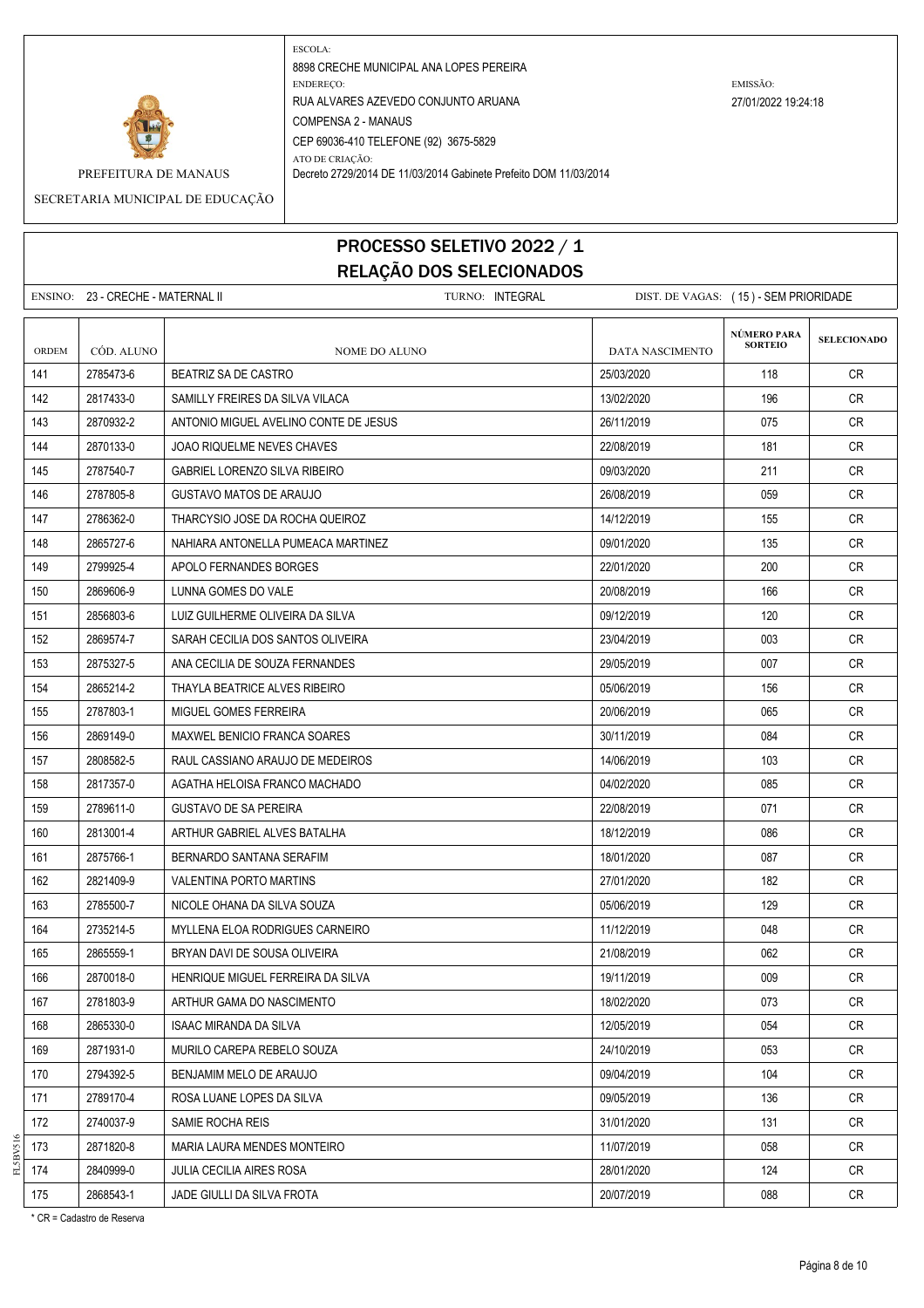

PREFEITURA DE MANAUS Decreto 2729/2014 DE 11/03/2014 Gabinete Prefeito DOM 11/03/2014

SECRETARIA MUNICIPAL DE EDUCAÇÃO

# PROCESSO SELETIVO 2022 / 1 RELAÇÃO DOS SELECIONADOS

ENSINO: 23 - CRECHE - MATERNAL II TURNO: INTEGRAL DIST. DE VAGAS: ( 15 ) - SEM PRIORIDADE **SELECIONADO** ORDEM CÓD. ALUNO **NOME DO ALUNO** NOME DO ALUNO DATA NASCIMENTO 176 2814741-3 RAVI ANTONIO BONET LOPES 176 2010 111 CR 177 2871920-4 HEITOR AMANCIO XAVIER 16/01/2020 16/01/2020 16/01/2020 16/01/2020 16/01/2020 178 2845100-7 ISABELLY SURAYA MARTINS GUSMAO 18/11/2019 | 18/11/2019 | 18/11/2019 | CR 179 2756119-4 MARIA ALICE BARRETO SANTOS 31/12/2019 31/12/2019 167 CR 180 2845667-0 LAURA OLIVEIRA DOS SANTOS 1990 1200 1200 1300 1400 1400 1400 1500 1500 171 171 171 1725 1300 125 181 2866727-1 HELLENA MARIA SOUZA DA GAMA 07/07/2019 078 CR 182 2865540-0 NATALYN VITORIA VIANA BRASIL 10/10/2019 049 CR 183 2789573-4 MURILLO DE SOUZA SIMOES 2002 2002 2002/2020 12002/2020 201 CR 184 2812849-4 LOUISE CORREA NOBRE 02/12/2019 126 CR 185 2732162-2 ALICIA BEATRIZ ALVES TRINDADE 29/01/2020 027 CR 186 2868389-7 MAITE DANTAS QUEIROZ 19/11/2019 030 CR 187 2867246-1 ELZA KATHARINA FERREIRA VINENTE 08/02/2020 032 CR 188 2787596-2 ISIS ELANY FREITAS REIS 04/06/2019 011 CR 189 2790824-0 ADAM PETER BARBOSA DE OLIVEIRA 13/01/2020 13/01/2020 174 CR 190 2865031-0 BENITA SOPHIA CONTREIRA DA SILVA 23/05/2019 23/05/2019 176 28/05/2019 191 2875602-9 MARCELLA FRANCA DE ARAUJO BAIMA 14/12/2019 144 CR 192 2841680-5 AGATHA RAFAELLA MARQUES DE SOUSA 17/05/2019 168 17/05/2019 168 CR 193 2789456-8 ADRIAN DANIEL PASCOA MACIEL 11/05/2019 14/05/2019 145 CR 194 2875349-6 MARIA LUIZA SOARES DA SILVA 03/06/2019 013 CR 195 2870033-3 NOAH GABRIEL DOS SANTOS SILVA 2002 2002/2020 1014 CR 196 2786669-6 RAUL MIGUEL MENEZES PEDROSA 21/05/2019 146 CR 197 2867482-0 ERIKA VITORIA OLIVEIRA DA SILVA 15/02/2020 033 CR 198 2815726-5 RHUAN GABRIEL CASTRO ETO 30/10/2019 015 CR 199 2864875-7 ANA CLARA FERREIRA DA SILVA 31/05/2019 163 31/05/2019 163 CR 200 2790284-6 ALANNA PYETRA DE SOUZA ALMEIDA 31/10/2019 056 CR 201 2853418-2 ISIS ALMEIDA COSTA 13/06/2019 016 CR 202 2786872-9 THOMAS ANTHONY RIBEIRO GAMA 26/09/2019 017 CR 203 2834574-6 MAGNO EDUARDO BARROS BRANDAO 20/05/2019 060 CR 204 2864750-5 YOHANNA MANOELA SANTOS COSTA 23/01/2020 018 CR 205 2791216-7 EVANDER ENZO BARBOSA DA SILVA 28/11/2019 063 CR 206 2813485-0 LEVI DA SILVA CAMPOS 04/11/2019 064 CR 207 2871874-7 ANA VICTORIA GOMES CARDOSO 2007 29/05/2019 29/05/2019 29/05/2019 2007 208 2865373-4 HELENA EMANUELLE BARATA MENDES 17/01/2020 069 CR 209 209 2792578-1 EMILLY SOPHIA MUNIZ CARVALHO 11/03/2000 11/03/2020 2017 CR 210 2867383-2 HELOISA DOS SANTOS RIBEIRO 23/11/2019 079 CR **NÚMERO PARA SORTEIO**

\* CR = Cadastro de Reserva